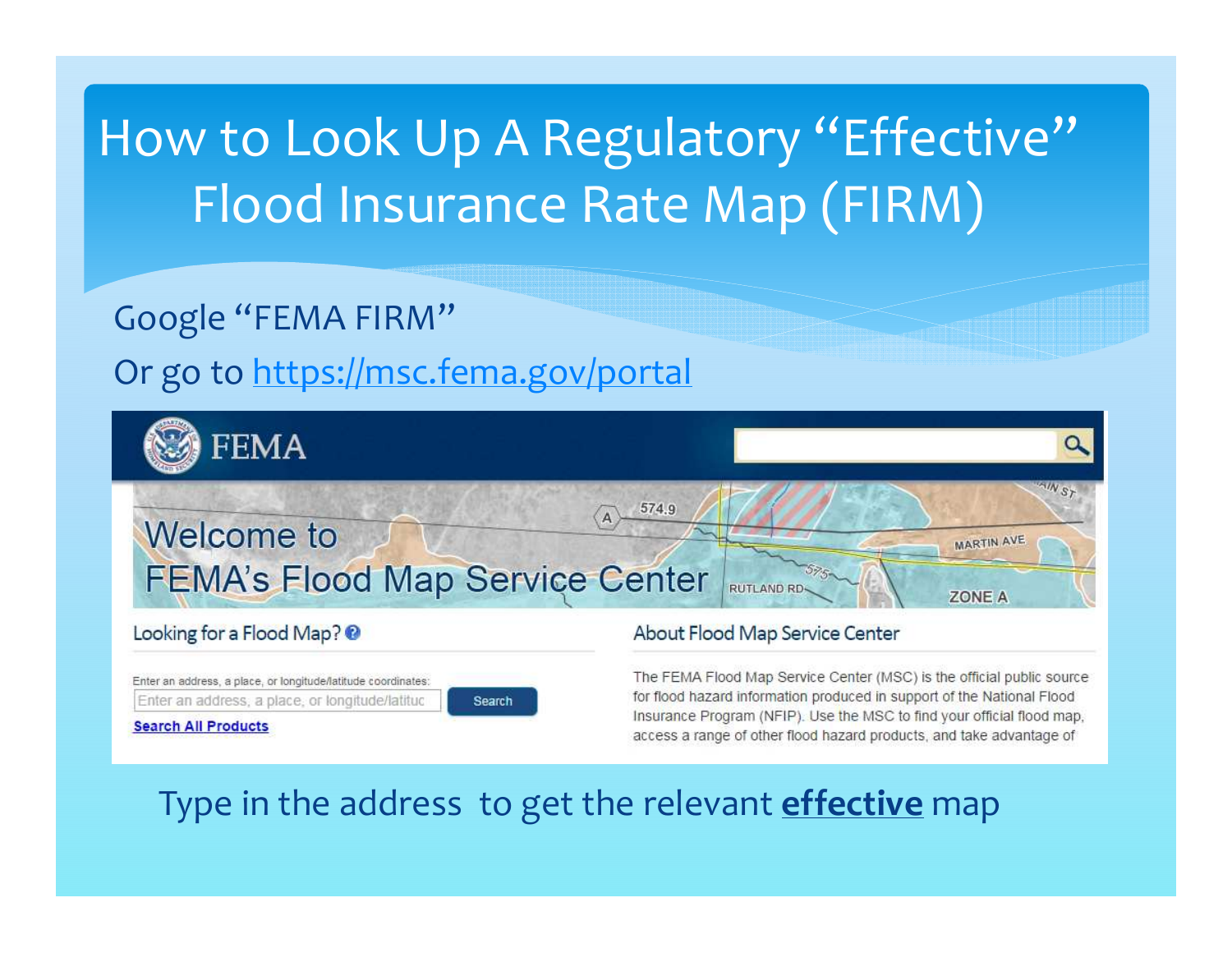# Effective FIRM, Pt 2

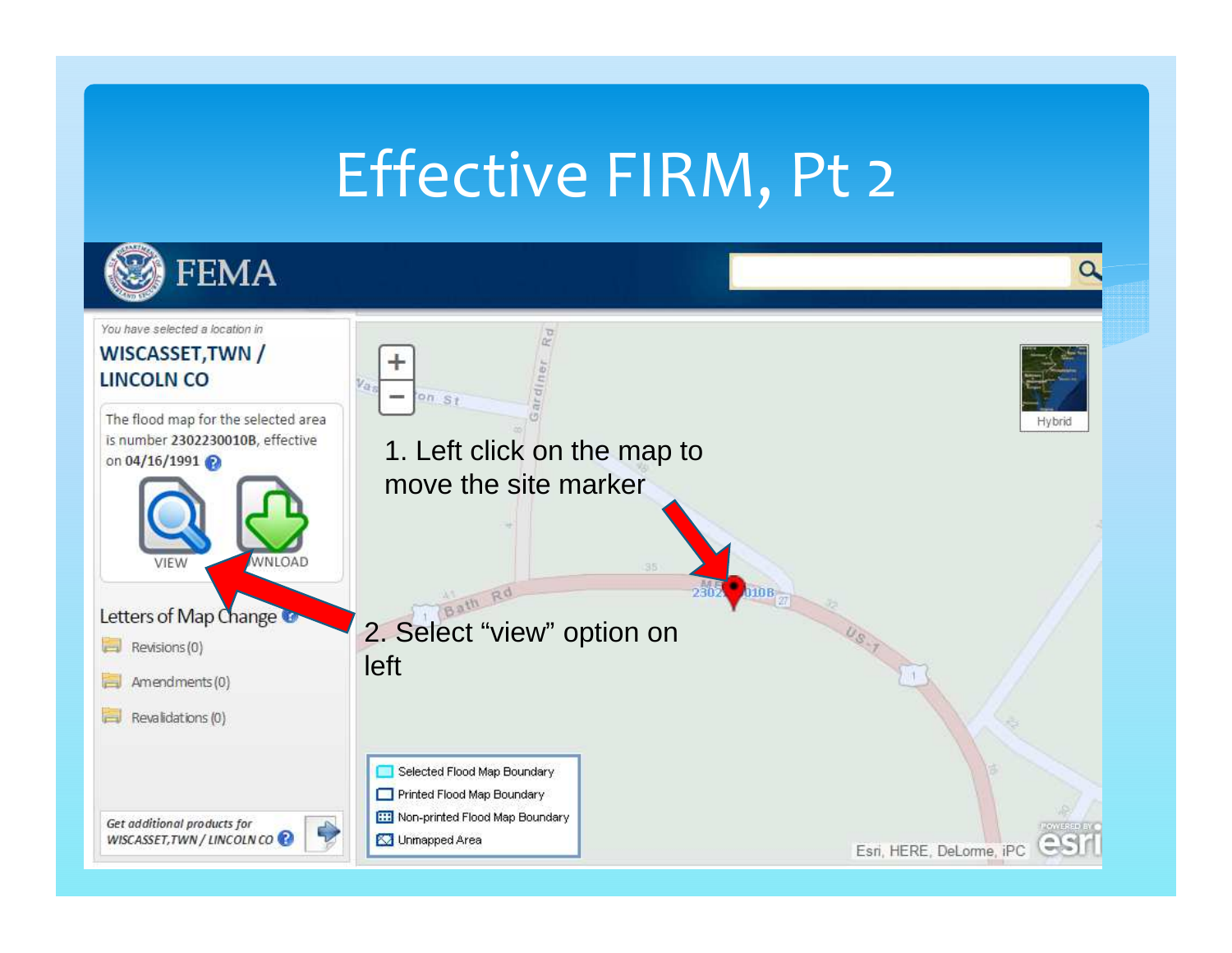# Use the lefthand toolbar to Make a FIRMette

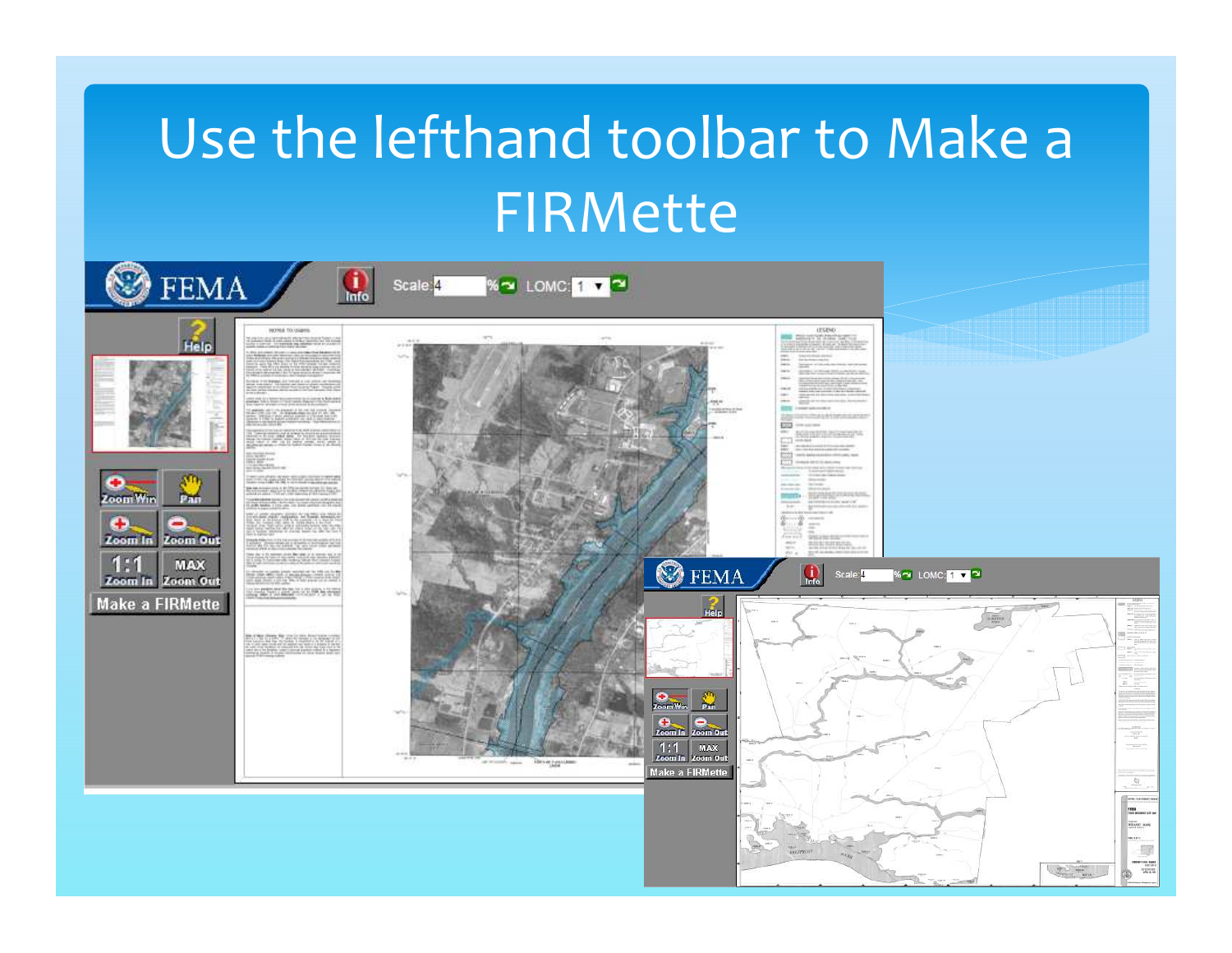Locate Preliminary Map Panels and Flood Insurance Studies on the FEMA Map Service Center

> **Google "FEMA Preliminary Map" or go to:www.fema.gov/preliminaryfloodhazarddata**

e http://hazards.fema.gov/femaportal/prelimdownload/

Fdit View Favorites Tools Help

Favorites **B** Citrix Login **P** Juniper

http://hazards.fema.gov/femaportal/prelimdown..

**FEMA** 

**Map Service Center** 

#### **Preliminary FEMA Map Products**

Preliminary flood hazard data (preliminary data) provide the public an early look at their home or community's projected risk to flood hazards. Preliminary data may include: new or revised Flood Insurance Rate Maps (FIRM), Flood Insurance Study (FIS) reports, and FIRM Databases. This tool makes nation-wide preliminary data available in a centralized and easily accessible location, along with FEMA's other flood hazard mapping products. For more information about preliminary data, go to FEMA's Preliminary Flood Hazard Data webpage.

Please note, if you do not see your community's preliminary data, contact the FEMA Map Information eXchange (FMIX) for further support.

Disclaimer: Preliminary data are for review and quidance purposes only. By viewing preliminary data and maps, the user acknowledges that the information provided is preliminary and subject to change. Preliminary data, including new or revised FIRMs, FIS reports, and FIRM Databases, are not final and are presented on the MSC as the best information available at this time. Additionally, preliminary data cannot be used to rate flood insurance policies or enforce the Federal mandatory purchase requirement. FEMA will remove preliminary data once effective data are available.

**FEMA ID** 

#### **Search**

|  | Use the following selection boxes to find your area of interest |  |  |  |
|--|-----------------------------------------------------------------|--|--|--|
|  |                                                                 |  |  |  |

|   | Select a State, District, or Territory |  |
|---|----------------------------------------|--|
|   | Select a State, District, or Territory |  |
|   | Select a County, Parish, etc.          |  |
| 2 | Select a County, Parish, etc.          |  |

- 1. Select "Maine"
- 2. Select your county
- 3. On the next page, scroll to the bottom of the list of PDFs to one starting with "IND" for index. Use the Index map to locate the relevant map panel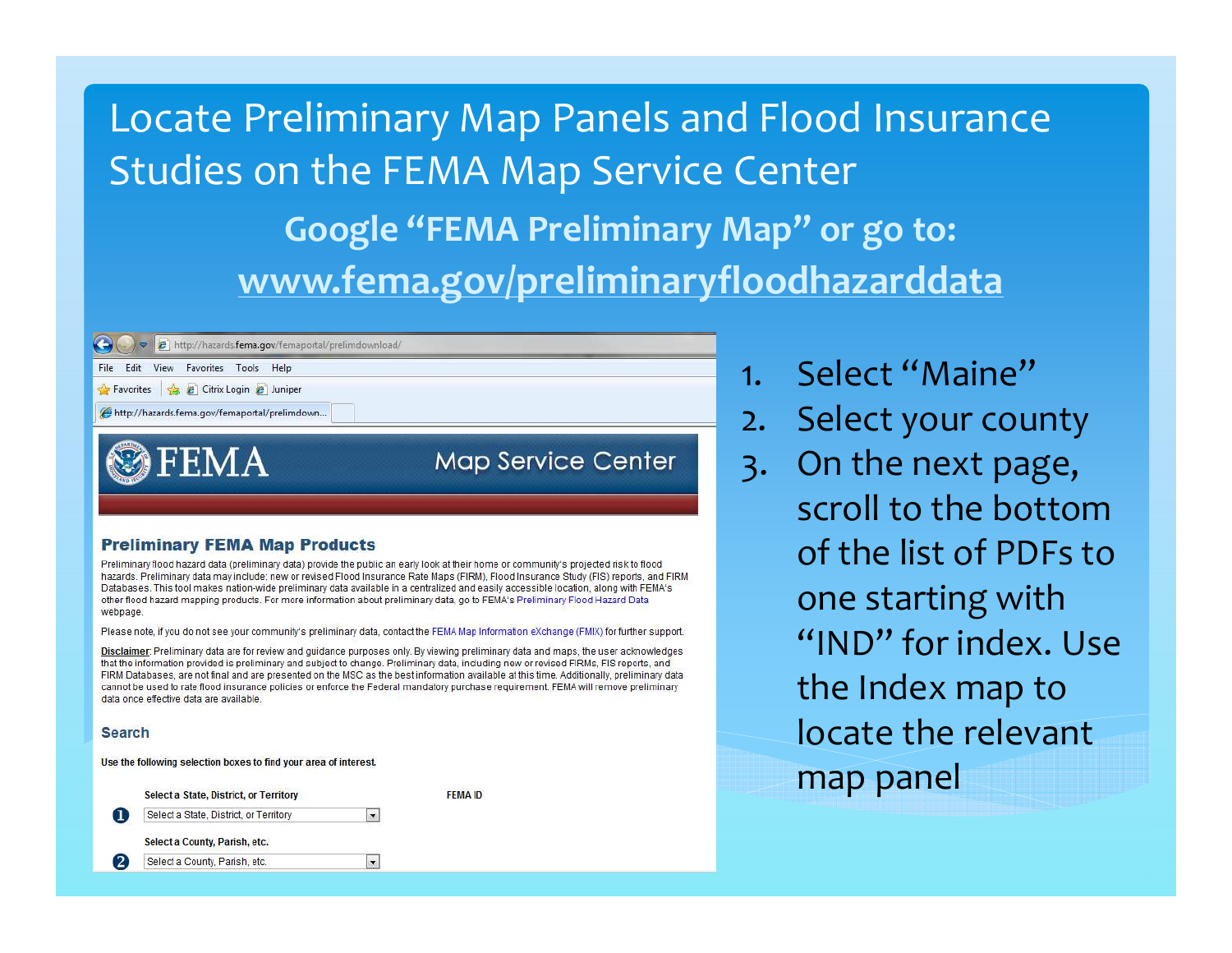## Address Search for Preliminary Flood Zones on Maine Flood Hazard Map

Go to the Floodplain Mapping Resources page, located at: http://www.maine.gov/dacf/flood/mapping.shtml

#### Click the link for the Maine Flood Hazard Map



1. Use the address input bar in the upper left to search for a site2. Open the layer list in the upper right (the icon that looks like a stack of papers) and make sure the Q3 layers are unchecked, and the Preliminary layers are checked.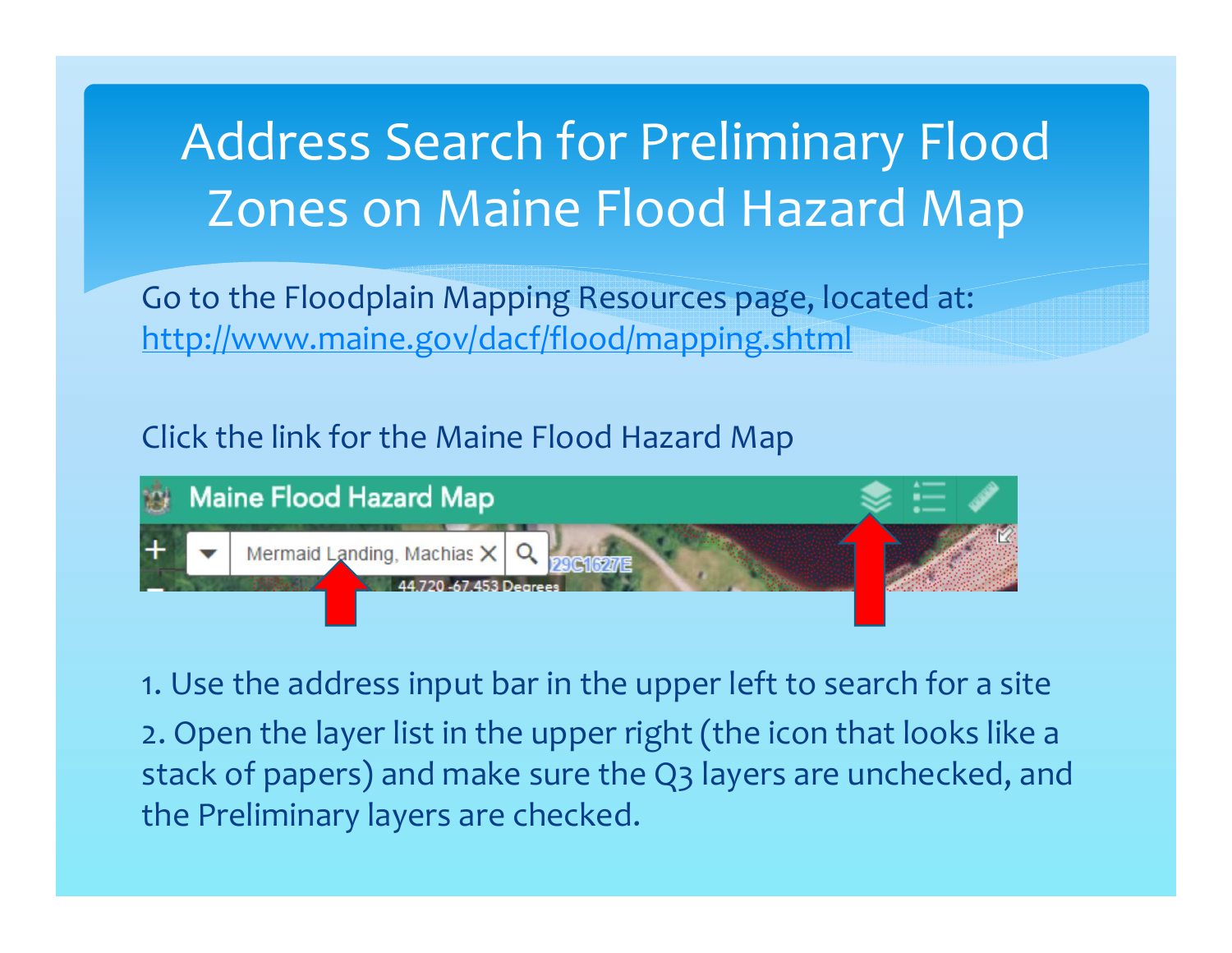### Address Search for Preliminary Flood Zone Data on Maine Flood Hazard Map (Pt 2)

|         | <b>Layer List</b>                     | ú.       |
|---------|---------------------------------------|----------|
| $\circ$ | <b>Operational Layers</b>             | $\equiv$ |
|         | Maine Parcels Organized               |          |
|         | Maine Parcels - Unorganized           |          |
|         | Maine Town Boundaries                 |          |
|         | Maine Flood Zones Q3                  |          |
|         | Maine Flood Zones Q3 Extent           |          |
|         | Maine Flood Zones Preliminary         |          |
|         | Maine Flood Zones Preliminary<br>Maps |          |
|         | Maine Flood Zones Preliminary         |          |
|         | Maine Flood Zones Pending             |          |
|         | Maine Flood Zones Pending Maps        |          |

In the "Layer List" Uncheck the box to the left of "Maine Flood Zones Q3" Check the box to the left of "Maine Flood Zones Preliminary"

#### Notes:

Q3 data is a very rough approximation of the existing flood zone. Consult the effective FIRM for more precise flood zone depiction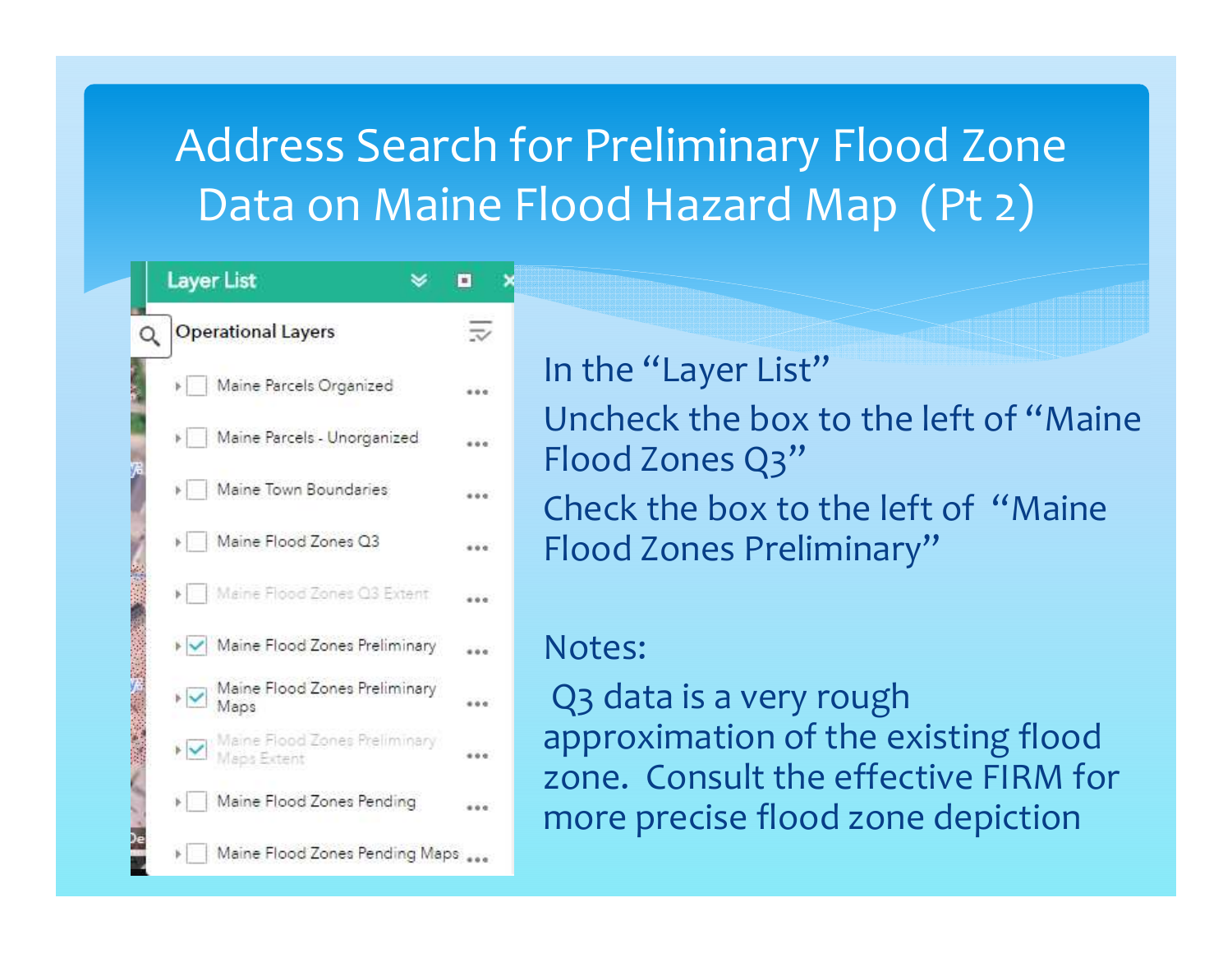Look up Pending Map Panels and Flood Insurance Studies on the FEMA Map Service Center

To access panel maps that are no longer "preliminary" and are scheduled to go final, use the FEMA Map Service Center:

http://msc.fema.gov/portal/advanceSearch

Search for Maine, your County, and community (or select the County name-county wide option under the community search pulldown menu –for example: "Waldo – County Wide")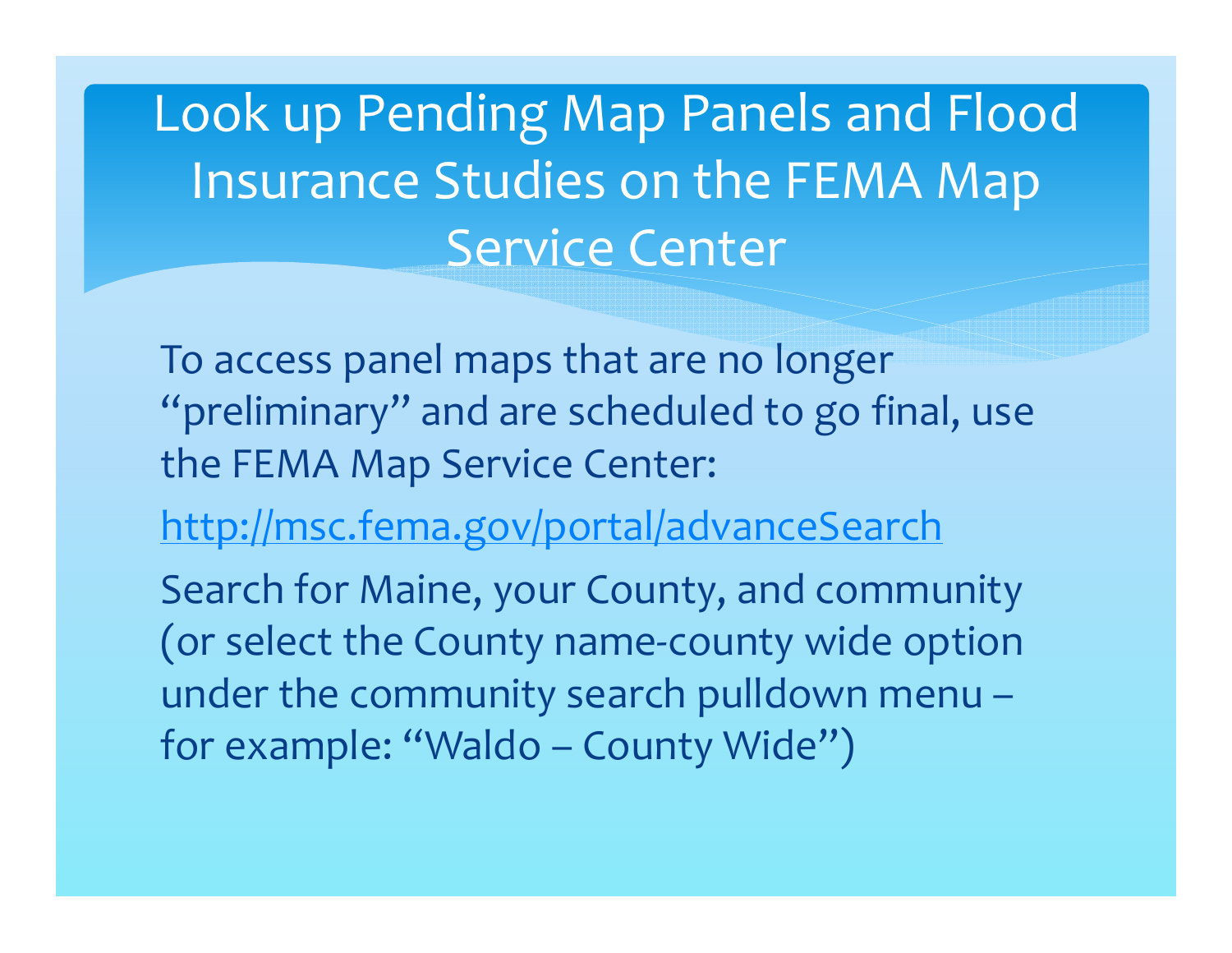# Map Service Center - Pending Maps (pt 2)

| State<br><b>MAINE</b>                                                                                                          | Jurisdiction Name or FEMA ID                     | Product ID                           |
|--------------------------------------------------------------------------------------------------------------------------------|--------------------------------------------------|--------------------------------------|
| ۷<br>County<br>WALDO COUNTY<br>۷                                                                                               | (Ex. Fairfax County-wide or 51059C)              | (Ex. Panel Number, LOMC Case Number) |
| Community<br>WALDO COUNTY-WIDE                                                                                                 |                                                  |                                      |
|                                                                                                                                | Map Service Center Posting Date Range (optional) |                                      |
| Date To<br>Clear All Fields<br>Search                                                                                          |                                                  |                                      |
|                                                                                                                                |                                                  |                                      |
| Date From<br>Search Results for WALDO COUNTY-WIDE<br>Click subscribe to receive email notifications when products are updated. |                                                  |                                      |
| Effective Products (1)<br>Proliningon Products (0)                                                                             |                                                  |                                      |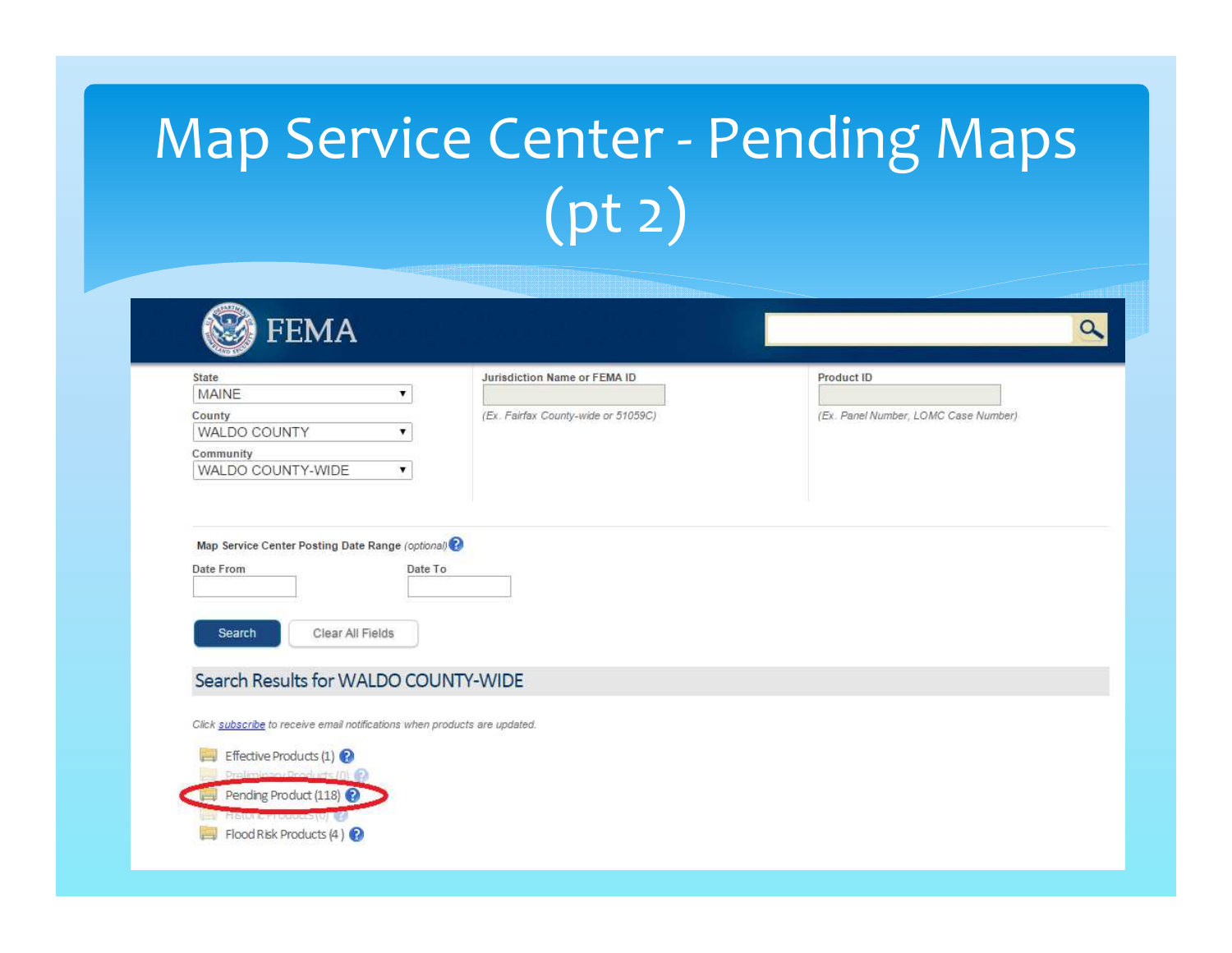# Address Search for Pending Flood Zones on Maine Flood Hazard Map

Go to the Floodplain Mapping Resources page, located at: http://www.maine.gov/dacf/flood/mapping.shtml

Click the link for the Maine Flood Hazard Map



1. Use the address input bar in the upper left to search for a site2. Open the layer list in the upper right (the icon that looks like a stack of papers)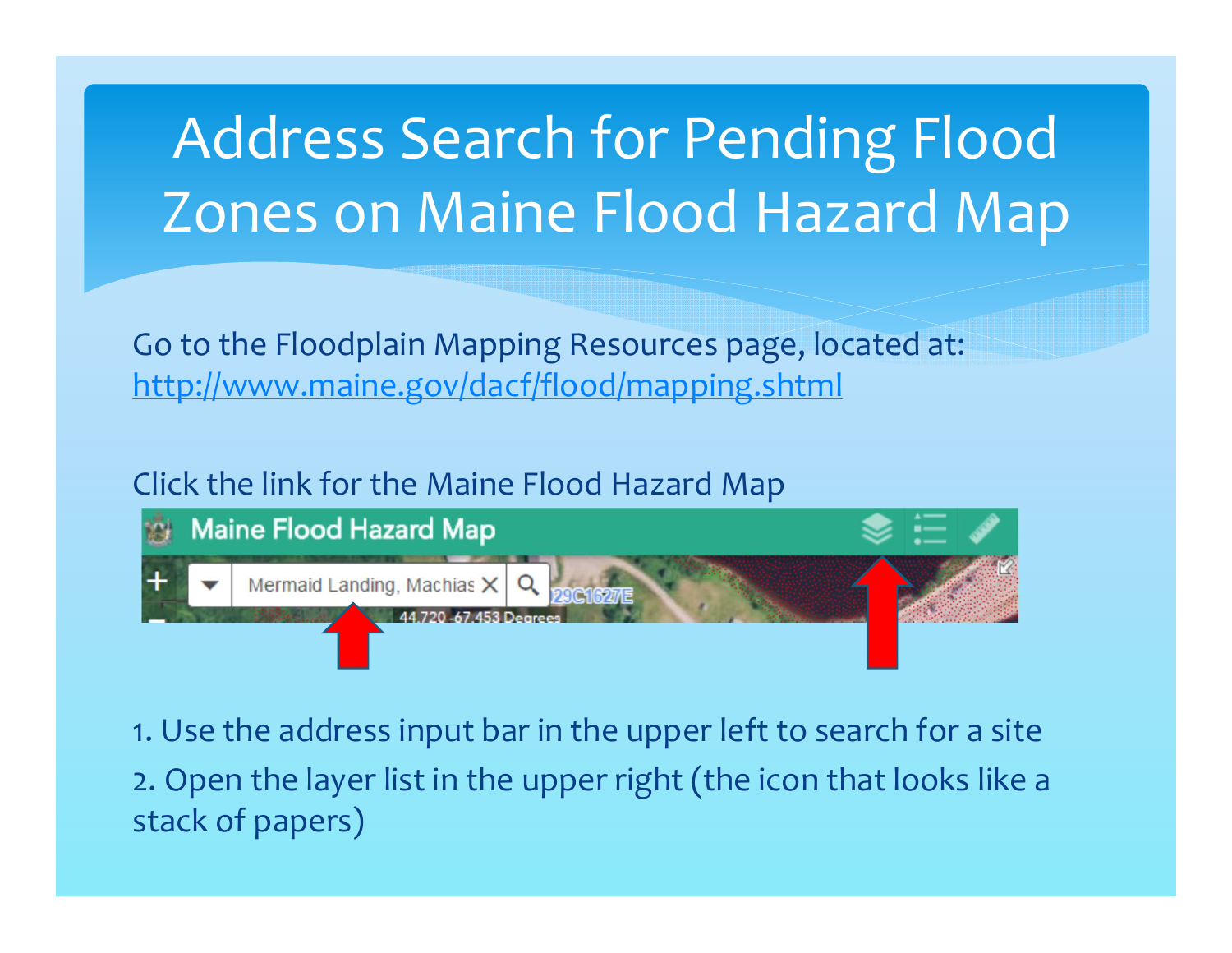# Address Search for Pending Flood Zones on Maine Flood Hazard Map (pt 2)

|   | <b>Layer List</b> |                                                           | ۰ |
|---|-------------------|-----------------------------------------------------------|---|
|   |                   |                                                           |   |
| Q |                   | Maine Flood Zones Preliminary                             |   |
|   |                   | $\mathcal{P} \Box$ Maine Flood Zones Preliminary          |   |
|   |                   | ▶ Maine Flood Zones Preliminary<br>Maps Extent            |   |
|   |                   | > V Maine Flood Zones Pending                             |   |
|   |                   | > V Maine Flood Zones Pending Maps                        |   |
|   |                   | ▶ Ø Maine Flood Zones Pending Maps                        |   |
|   |                   | $\mathcal{P} \Box$ National Flood Hazard Layers<br>(NFHL) |   |
|   |                   | > USA Topo Maps                                           |   |
|   |                   | Maine Topographic Maps                                    |   |

In the "Layer List" Uncheck the box to the left of "Maine Flood Zones Q3" and"Maine Flood Zones Preliminary"Check the box to the left of"Maine Flood Zones Pending"

#### Notes:

NFHL data will show the location of existing Letters of Map Change.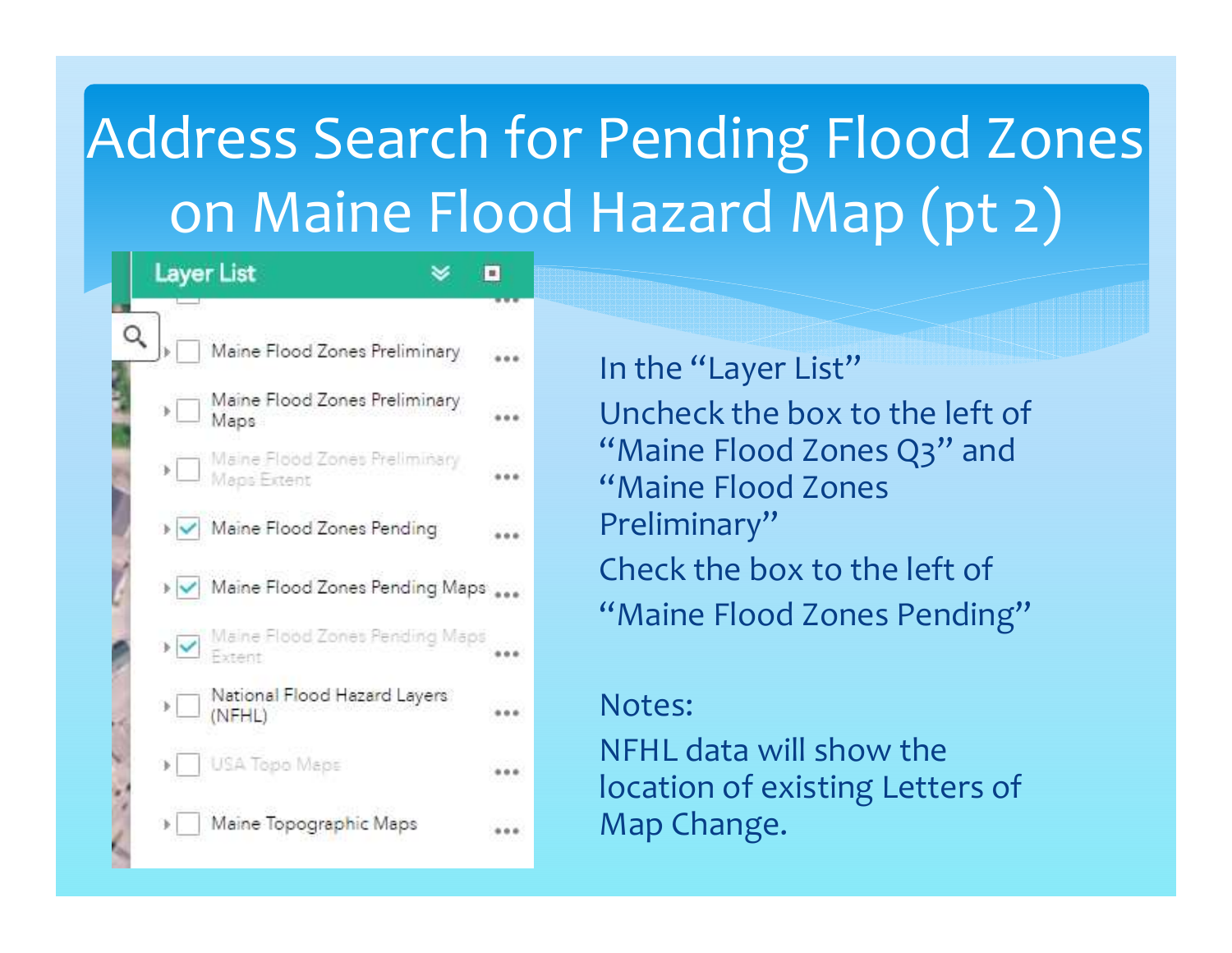### National Flood Hazard Layer

Once the new digital maps become effective, they will become part of the National Flood Hazard Layer (NFHL), which is served up by FEMA's Map Service Center at https://hazards.fema.gov/femaportal/wps/portal/NFHLWMS

And the Maine Flood Hazard Map at

http://www.maine.gov/dacf/flood/mapping.shtml